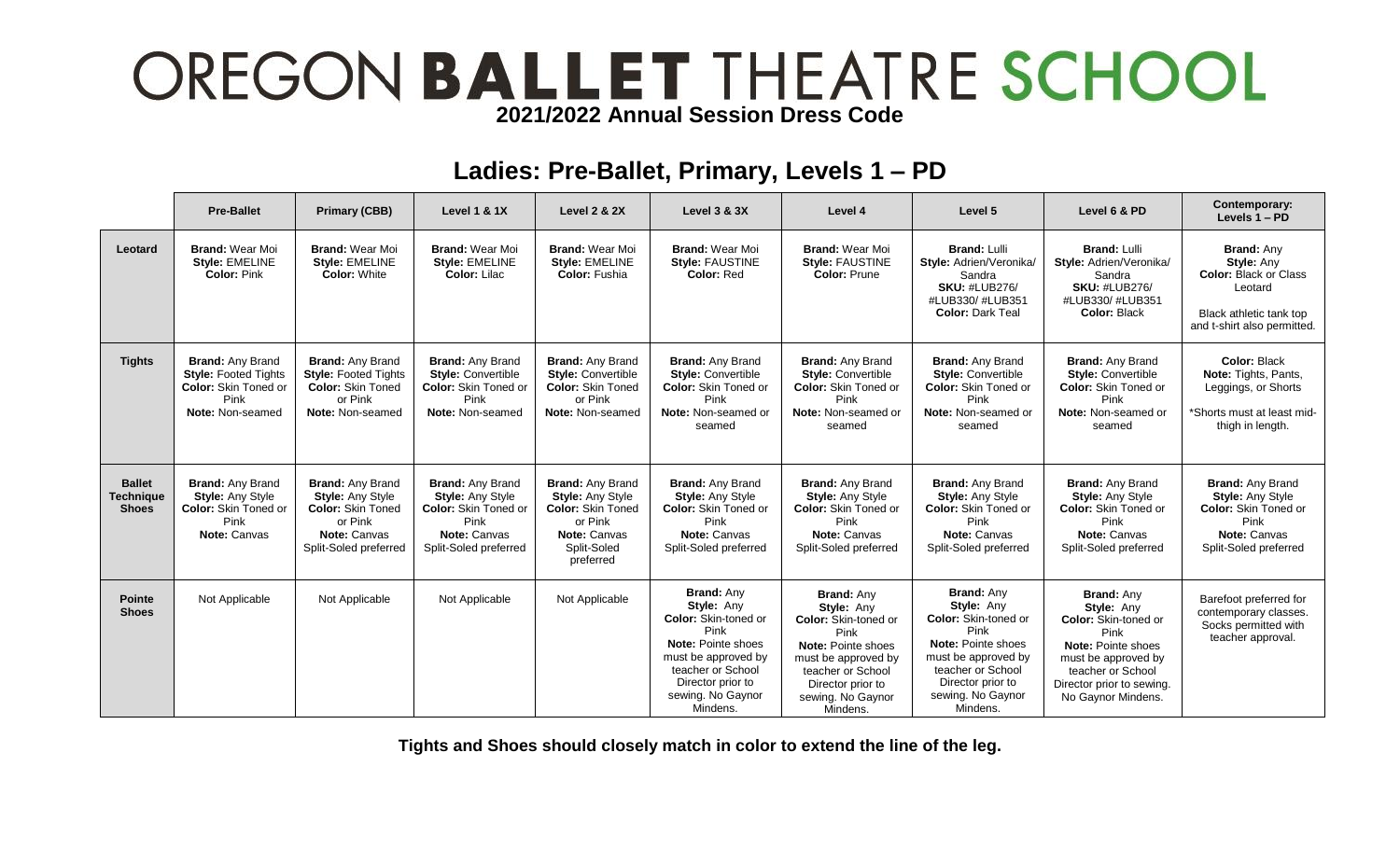## OREGON BALLET THEATRE SCHOOL **2021/2022 Annual Session Dress Code**

#### **Gentlemen: Pre-Ballet, Primary, Levels 1 – PD**

|                                            | <b>Pre-Ballet</b>                                                                                                                   | <b>Primary (CBB)</b>                                                                                                                | <b>Level 1 &amp; 1X</b>                                                                                                           | <b>Level 2 &amp; 2X</b>                                                                                                                          | Level 3 & 3X                                                                                                                                     | Level 4                                                                                                                    | Level 5                                                                                                                                                              | Level 6 & PD                                                                                                                               | Contemporary:<br>Levels $1 - PD$                                                                                                                    |
|--------------------------------------------|-------------------------------------------------------------------------------------------------------------------------------------|-------------------------------------------------------------------------------------------------------------------------------------|-----------------------------------------------------------------------------------------------------------------------------------|--------------------------------------------------------------------------------------------------------------------------------------------------|--------------------------------------------------------------------------------------------------------------------------------------------------|----------------------------------------------------------------------------------------------------------------------------|----------------------------------------------------------------------------------------------------------------------------------------------------------------------|--------------------------------------------------------------------------------------------------------------------------------------------|-----------------------------------------------------------------------------------------------------------------------------------------------------|
| <b>Leotard or</b><br><b>T-Shirt</b>        | <b>Brand: Any Brand</b><br><b>Style: Any Style</b><br><b>Color: White</b><br>Note: Leotard only. No T-<br>shirt.                    | <b>Brand: Any Brand</b><br><b>Style: Any Style</b><br><b>Color: White</b><br>Note: Leotard only. No T-shirt.                        | <b>Brand: Any Brand</b><br><b>Style: Any Style</b><br><b>Color: White</b><br>Note: Leotard only. No T-<br>shirt.                  | <b>Brand: Any Brand</b><br><b>Style: Any Style</b><br><b>Color: White</b><br><b>Note:</b> Leotard only. No T<br>shirt.                           | <b>Brand: Any Brand</b><br><b>Style: Any Style</b><br><b>Color: White</b><br>Note: Leotard or T-Shirt<br>T-Shirt: Form-fitting and<br>tucked in. | <b>Brand: Any Brand</b><br><b>Style: Any Style</b><br><b>Color: White</b><br>Note: Leotard or T-Shirt:<br>tucked in.       | <b>Brand: Any Brand</b><br><b>Style: Any Style</b><br><b>Color: Black</b><br>Note: Leotard or T-Shirt: T<br>T-Shirt: Form-fitting and Shirt: Form-fitting and tucked | <b>Brand: Any Brand</b><br><b>Style: Any Style</b><br>Color: Black<br>Note: Leotard or T-Shirt:<br>T-Shirt: Form-fitting and<br>tucked in. | <b>Brand: Any Brand</b><br><b>Style: Any Style</b><br>Color: Black<br><b>Note:</b> Leotard or T-<br>Shirt: T-Shirt: Form-<br>fitting and tucked in. |
| <b>Tights</b>                              | Tights: not necessary.<br>Black bike shorts or leggings<br>are preferred.                                                           | Tights: not necessary.<br>Black bike shorts or leggings<br>are preferred.                                                           | <b>Brand: Any Brand</b><br><b>Style: Footed</b><br><b>Color: Black</b>                                                            | <b>Brand: Body Wrappers</b><br><b>Style: Any Style</b><br><b>Color: Black</b>                                                                    | <b>Brand: Body Wrappers</b><br><b>Style: Any Style</b><br><b>Color: Black</b>                                                                    | <b>Brand: Body Wrappers</b><br><b>Style: Any Style</b><br>Color: Black                                                     | <b>Brand: Body Wrappers</b><br><b>Style: Any Style</b><br><b>Color: Black</b>                                                                                        | <b>Brand: Any Brand</b><br><b>Style: Any Style</b><br>Color: Black                                                                         | <b>Brand: Any Brand</b><br><b>Style: Any Style</b><br><b>Color: Black</b>                                                                           |
| Dance Belt                                 | Not Applicable                                                                                                                      | Not Applicable                                                                                                                      | <b>Brand: Any Brand</b><br><b>Style:</b> Any Style<br><b>Color: Nude</b><br>Note: Full-bottom or thong Note: Full-bottom or thong | <b>Brand: Any Brand</b><br><b>Style: Any Style</b><br><b>Color: Nude</b>                                                                         | <b>Brand: Any Brand</b><br><b>Style: Any Style</b><br><b>Color: Nude</b><br><b>Note: Thong</b>                                                   | <b>Brand: Any Brand</b><br><b>Style: Any Style</b><br><b>Color: Nude</b><br>Note: Thong                                    | <b>Brand: Any Brand</b><br><b>Style: Any Style</b><br><b>Color: Nude or Black</b><br>Note: Thong                                                                     | <b>Brand: Any Brand</b><br><b>Style: Any Style</b><br><b>Color: Nude or Black</b><br><b>Note: Thong</b>                                    | <b>Brand: Any Brand</b><br><b>Style: Any Style</b><br><b>Color: Nude or Black</b><br><b>Note: Thong</b>                                             |
| <b>Ballet</b><br>Technique<br><b>Shoes</b> | <b>Brand: Any Brand</b><br><b>Style: Any Style</b><br><b>Color: White</b><br>Note: Canvas, split- or full-<br>soled.<br>White socks | <b>Brand: Any Brand</b><br><b>Style: Any Style</b><br><b>Color: White</b><br>Note: Canvas, split- or full-<br>soled.<br>White socks | <b>Brand: Any Brand</b><br>Style:<br>Any Style<br><b>Color: White</b><br>Note: Canvas, split-soled.<br>White socks                | <b>Brand: Any Brand</b><br><b>Style: Any Style</b><br><b>Color: White</b><br>Note: Canvas, split-soled. Note: Canvas, split-soled<br>White socks | <b>Brand: Any Brand</b><br><b>Style: Any Style</b><br><b>Color: White</b><br>White socks                                                         | <b>Brand: Any Brand</b><br><b>Style: Any Style</b><br><b>Color: White</b><br>Note: Canvas, split-<br>soled.<br>White socks | <b>Brand: Any Brand</b><br><b>Style: Any Style</b><br>Color: Black<br>Note: Canvas, split-soled.                                                                     | <b>Brand: Any Brand</b><br><b>Style: Any Style</b><br>Color: Black<br>Note: Canvas, split-soled.                                           | <b>Brand: Any Brand</b><br><b>Style: Any Style</b><br>Color: Black. White or<br>Skin - Toned<br>Note: Ballet Shoes or<br><b>Barefoot</b>            |